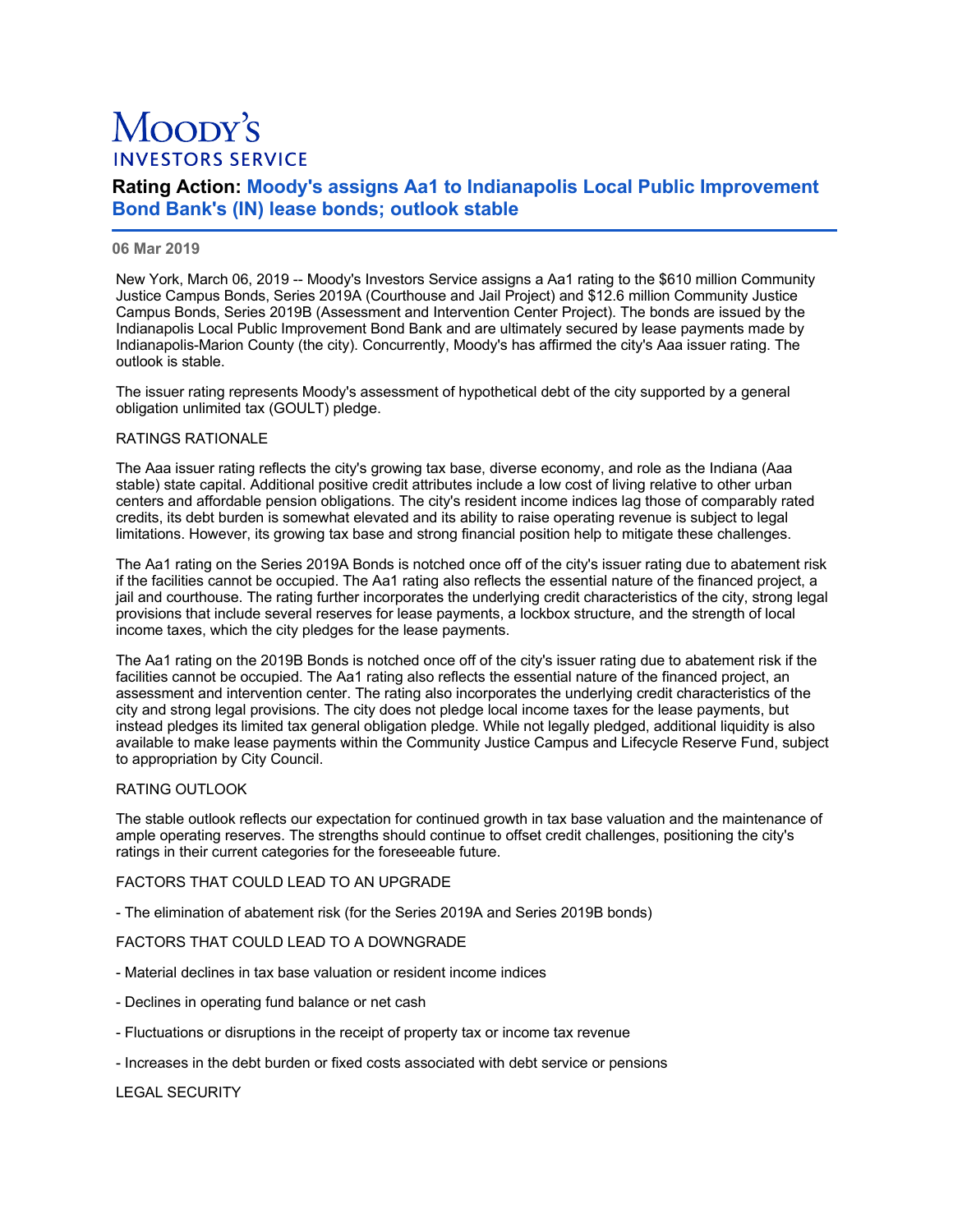The city's 2019A Bonds are ultimately secured by lease rental payments, which are subject to abatement if the facilities cannot be used. The city has pledged local income tax revenue to fund the lease payments. The income taxes are comprised of distributive shares of public safety and certified share components of local income tax revenue that are imposed on state adjusted gross income of local taxpayers.

The city's 2019B Bonds are ultimately secured by lease rental payments, which are subject to abatement if the facilities cannot be used. Lease payments are a first budget obligation of property tax revenue. The city's property tax levy authority is subject to Indiana's circuit breaker limitations.

#### USE OF PROCEEDS

Proceeds from the 2019A bonds will be used to finance the construction of a consolidated jail that will replace existing correctional facilities and processing center. Proceeds will also be used to construct a consolidated courthouse that joins civil, criminal, juvenile, and probate courts into a single facility.

Proceeds from the 2019B bonds will be used to finance the construction of an assessment and intervention center that will serve as facility providing temporary shelter, case assessment and treatment referral for mental health and addiction services.

#### PROFILE

With a population of approximately 863,000, Indianapolis is the largest city in Indiana and the 16th largest city in the US. In 1970, the governments of Marion County and the City of Indianapolis were unified and their services consolidated. Four municipalities in Marion County - Beech Grove, Lawrence, Speedway (A1), and Southport - are excluded from the consolidated government.

#### METHODOLOGY

The principal methodology used in the lease ratings was Lease, Appropriation, Moral Obligation and Comparable Debt of US State and Local Governments published in July 2018. An additional methodology used in the Series 2019A issuance was US Public Finance Special Tax Methodology published in July 2017. The principal methodology used in the long-term issuer rating was US Local Government General Obligation Debt published in December 2016. Please see the Rating Methodologies page on www.moodys.com for a copy of these methodologies.

#### REGULATORY DISCLOSURES

For ratings issued on a program, series or category/class of debt, this announcement provides certain regulatory disclosures in relation to each rating of a subsequently issued bond or note of the same series or category/class of debt or pursuant to a program for which the ratings are derived exclusively from existing ratings in accordance with Moody's rating practices. For ratings issued on a support provider, this announcement provides certain regulatory disclosures in relation to the credit rating action on the support provider and in relation to each particular credit rating action for securities that derive their credit ratings from the support provider's credit rating. For provisional ratings, this announcement provides certain regulatory disclosures in relation to the provisional rating assigned, and in relation to a definitive rating that may be assigned subsequent to the final issuance of the debt, in each case where the transaction structure and terms have not changed prior to the assignment of the definitive rating in a manner that would have affected the rating. For further information please see the ratings tab on the issuer/entity page for the respective issuer on www.moodys.com.

Regulatory disclosures contained in this press release apply to the credit rating and, if applicable, the related rating outlook or rating review.

Please see www.moodys.com for any updates on changes to the lead rating analyst and to the Moody's legal entity that has issued the rating.

Please see the ratings tab on the issuer/entity page on www.moodys.com for additional regulatory disclosures for each credit rating.

Coley Anderson Lead Analyst Regional PFG Chicago Moody's Investors Service, Inc.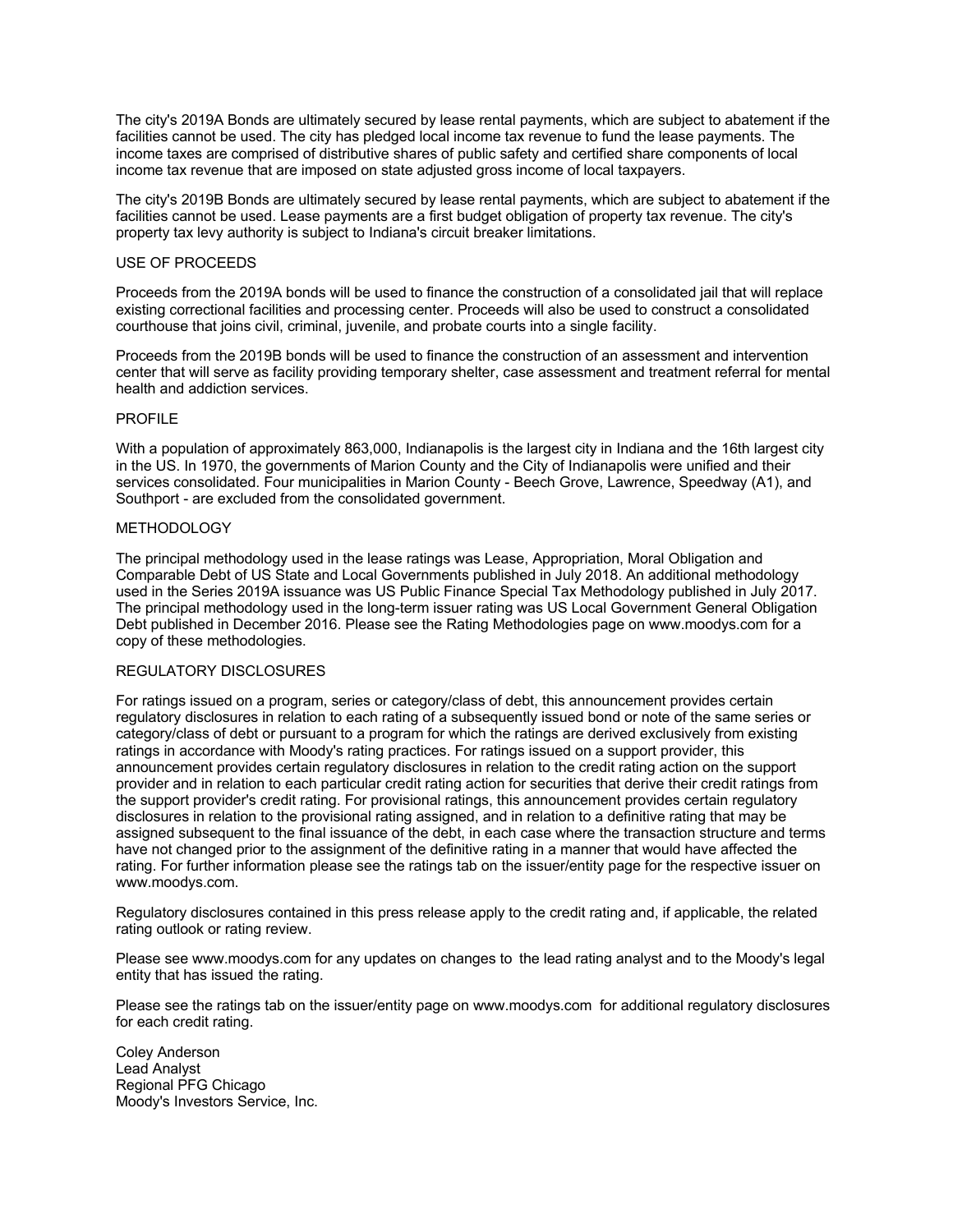100 N Riverside Plaza Suite 2220 Chicago 60606 US JOURNALISTS: 1 212 553 0376 Client Service: 1 212 553 1653

Rachel Cortez Additional Contact Regional PFG Chicago JOURNALISTS: 1 212 553 0376 Client Service: 1 212 553 1653

Releasing Office: Moody's Investors Service, Inc. 250 Greenwich Street New York, NY 10007 U.S.A JOURNALISTS: 1 212 553 0376 Client Service: 1 212 553 1653

© 2019 Moody's Corporation, Moody's Investors Service, Inc., Moody's Analytics, Inc. and/or their licensors and affiliates (collectively, "MOODY'S"). All rights reserved.

Moopy's

**INVESTORS SERVICE** 

**CREDIT RATINGS ISSUED BY MOODY'S INVESTORS SERVICE, INC. AND ITS RATINGS AFFILIATES ("MIS") ARE MOODY'S CURRENT OPINIONS OF THE RELATIVE FUTURE CREDIT RISK OF ENTITIES, CREDIT COMMITMENTS, OR DEBT OR DEBT-LIKE SECURITIES, AND MOODY'S PUBLICATIONS MAY INCLUDE MOODY'S CURRENT OPINIONS OF THE RELATIVE FUTURE CREDIT RISK OF ENTITIES, CREDIT COMMITMENTS, OR DEBT OR DEBT-LIKE SECURITIES. MOODY'S DEFINES CREDIT RISK AS THE RISK THAT AN ENTITY MAY NOT MEET ITS CONTRACTUAL FINANCIAL OBLIGATIONS AS THEY COME DUE AND ANY ESTIMATED FINANCIAL LOSS IN THE EVENT OF DEFAULT OR IMPAIRMENT. SEE MOODY'S RATING SYMBOLS AND DEFINITIONS PUBLICATION FOR INFORMATION ON THE TYPES OF CONTRACTUAL FINANCIAL OBLIGATIONS ADDRESSED BY MOODY'S RATINGS. CREDIT RATINGS DO NOT ADDRESS ANY OTHER RISK, INCLUDING BUT NOT LIMITED TO: LIQUIDITY RISK, MARKET VALUE RISK, OR PRICE VOLATILITY. CREDIT RATINGS AND MOODY'S OPINIONS INCLUDED IN MOODY'S PUBLICATIONS ARE NOT STATEMENTS OF CURRENT OR HISTORICAL FACT. MOODY'S PUBLICATIONS MAY ALSO INCLUDE QUANTITATIVE MODEL-BASED ESTIMATES OF CREDIT RISK AND RELATED OPINIONS OR COMMENTARY PUBLISHED BY MOODY'S ANALYTICS, INC. CREDIT RATINGS AND MOODY'S PUBLICATIONS DO NOT CONSTITUTE OR PROVIDE INVESTMENT OR FINANCIAL ADVICE, AND CREDIT RATINGS AND MOODY'S PUBLICATIONS ARE NOT AND DO NOT PROVIDE RECOMMENDATIONS TO PURCHASE, SELL, OR HOLD PARTICULAR SECURITIES. NEITHER CREDIT RATINGS NOR MOODY'S PUBLICATIONS COMMENT ON THE SUITABILITY OF AN INVESTMENT FOR ANY PARTICULAR INVESTOR. MOODY'S ISSUES ITS CREDIT RATINGS AND PUBLISHES MOODY'S PUBLICATIONS WITH THE EXPECTATION AND UNDERSTANDING THAT EACH INVESTOR WILL, WITH DUE CARE, MAKE ITS OWN STUDY AND EVALUATION OF EACH SECURITY THAT IS UNDER CONSIDERATION FOR PURCHASE, HOLDING, OR SALE.** 

MOODY'S CREDIT RATINGS AND MOODY'S PUBLICATIONS ARE NOT INTENDED FOR USE BY RETAIL INVESTORS AND IT WOULD BE RECKLESS AND INAPPROPRIATE FOR RETAIL INVESTORS TO USE MOODY'S CREDIT RATINGS OR MOODY'S PUBLICATIONS WHEN MAKING AN INVESTMENT DECISION. IF IN DOUBT YOU SHOULD CONTACT YOUR FINANCIAL OR OTHER PROFESSIONAL ADVISER.

ALL INFORMATION CONTAINED HEREIN IS PROTECTED BY LAW, INCLUDING BUT NOT LIMITED TO, COPYRIGHT LAW, AND NONE OF SUCH INFORMATION MAY BE COPIED OR OTHERWISE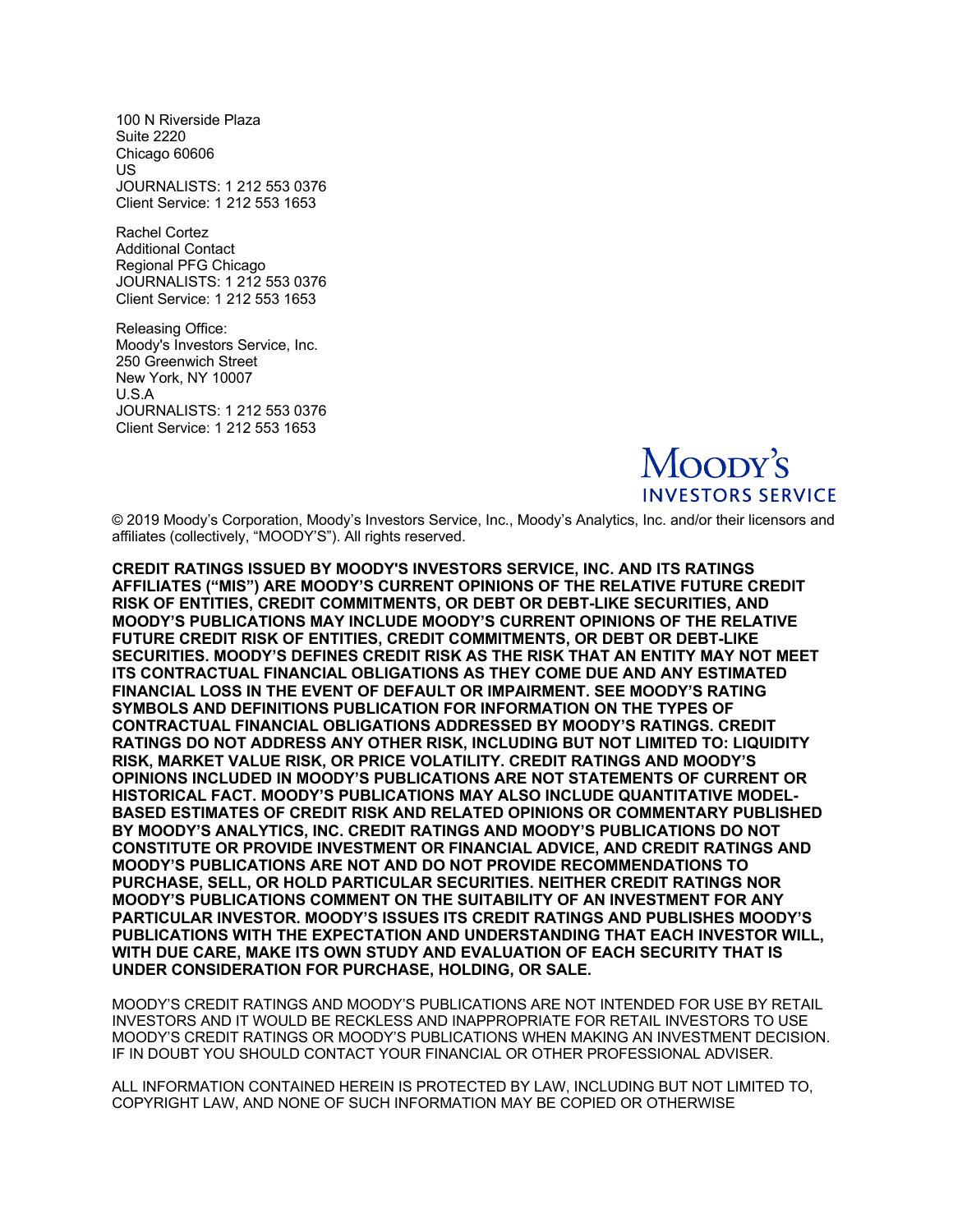REPRODUCED, REPACKAGED, FURTHER TRANSMITTED, TRANSFERRED, DISSEMINATED, REDISTRIBUTED OR RESOLD, OR STORED FOR SUBSEQUENT USE FOR ANY SUCH PURPOSE, IN WHOLE OR IN PART, IN ANY FORM OR MANNER OR BY ANY MEANS WHATSOEVER, BY ANY PERSON WITHOUT MOODY'S PRIOR WRITTEN CONSENT.

CREDIT RATINGS AND MOODY'S PUBLICATIONS ARE NOT INTENDED FOR USE BY ANY PERSON AS A BENCHMARK AS THAT TERM IS DEFINED FOR REGULATORY PURPOSES AND MUST NOT BE USED IN ANY WAY THAT COULD RESULT IN THEM BEING CONSIDERED A BENCHMARK.

All information contained herein is obtained by MOODY'S from sources believed by it to be accurate and reliable. Because of the possibility of human or mechanical error as well as other factors, however, all information contained herein is provided "AS IS" without warranty of any kind. MOODY'S adopts all necessary measures so that the information it uses in assigning a credit rating is of sufficient quality and from sources MOODY'S considers to be reliable including, when appropriate, independent third-party sources. However, MOODY'S is not an auditor and cannot in every instance independently verify or validate information received in the rating process or in preparing the Moody's publications.

To the extent permitted by law, MOODY'S and its directors, officers, employees, agents, representatives, licensors and suppliers disclaim liability to any person or entity for any indirect, special, consequential, or incidental losses or damages whatsoever arising from or in connection with the information contained herein or the use of or inability to use any such information, even if MOODY'S or any of its directors, officers, employees, agents, representatives, licensors or suppliers is advised in advance of the possibility of such losses or damages, including but not limited to: (a) any loss of present or prospective profits or (b) any loss or damage arising where the relevant financial instrument is not the subject of a particular credit rating assigned by MOODY'S.

To the extent permitted by law, MOODY'S and its directors, officers, employees, agents, representatives, licensors and suppliers disclaim liability for any direct or compensatory losses or damages caused to any person or entity, including but not limited to by any negligence (but excluding fraud, willful misconduct or any other type of liability that, for the avoidance of doubt, by law cannot be excluded) on the part of, or any contingency within or beyond the control of, MOODY'S or any of its directors, officers, employees, agents, representatives, licensors or suppliers, arising from or in connection with the information contained herein or the use of or inability to use any such information.

NO WARRANTY, EXPRESS OR IMPLIED, AS TO THE ACCURACY, TIMELINESS, COMPLETENESS, MERCHANTABILITY OR FITNESS FOR ANY PARTICULAR PURPOSE OF ANY CREDIT RATING OR OTHER OPINION OR INFORMATION IS GIVEN OR MADE BY MOODY'S IN ANY FORM OR MANNER WHATSOEVER.

Moody's Investors Service, Inc., a wholly-owned credit rating agency subsidiary of Moody's Corporation ("MCO"), hereby discloses that most issuers of debt securities (including corporate and municipal bonds, debentures, notes and commercial paper) and preferred stock rated by Moody's Investors Service, Inc. have, prior to assignment of any rating, agreed to pay to Moody's Investors Service, Inc. for ratings opinions and services rendered by it fees ranging from \$1,000 to approximately \$2,700,000. MCO and MIS also maintain policies and procedures to address the independence of MIS's ratings and rating processes. Information regarding certain affiliations that may exist between directors of MCO and rated entities, and between entities who hold ratings from MIS and have also publicly reported to the SEC an ownership interest in MCO of more than 5%, is posted annually at [www.moodys.com](https://www.moodys.com/Lists/MiscellaneousConfigurations/EditForm.aspx?ID=6&ContentTypeId=0x01003E2E20872FDB40ECB271C1AE14084ACD00A1FDA31ED080364EBCA76C38EFA23D88&IsDlg=1) under the heading "Investor Relations — Corporate Governance — Director and Shareholder Affiliation Policy."

Additional terms for Australia only: Any publication into Australia of this document is pursuant to the Australian Financial Services License of MOODY'S affiliate, Moody's Investors Service Pty Limited ABN 61 003 399 657AFSL 336969 and/or Moody's Analytics Australia Pty Ltd ABN 94 105 136 972 AFSL 383569 (as applicable). This document is intended to be provided only to "wholesale clients" within the meaning of section 761G of the Corporations Act 2001. By continuing to access this document from within Australia, you represent to MOODY'S that you are, or are accessing the document as a representative of, a "wholesale client" and that neither you nor the entity you represent will directly or indirectly disseminate this document or its contents to "retail clients" within the meaning of section 761G of the Corporations Act 2001. MOODY'S credit rating is an opinion as to the creditworthiness of a debt obligation of the issuer, not on the equity securities of the issuer or any form of security that is available to retail investors.